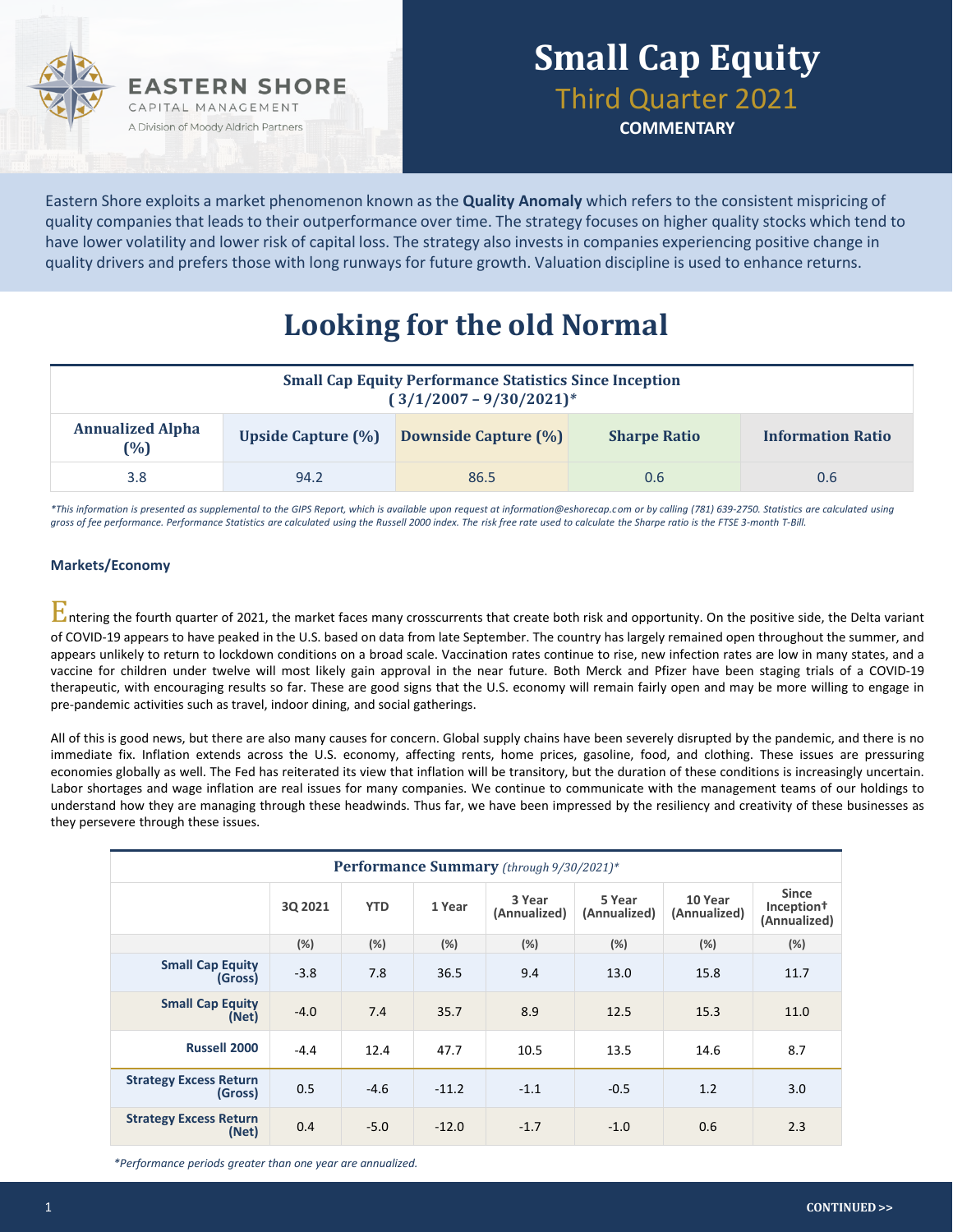

# **Small Cap Equity** Third Quarter 2021

**COMMENTARY**

#### **Third Quarter 2021 Results**

For the third quarter of 2021, the Eastern Shore Small Cap Equity Composite delivered a return of -3.82%/-3.95% gross/net of fees vs. the Russell 2000's -4.36% return.

During the quarter, the market experienced some dramatic shifts in drivers of returns within a relatively short time frame. In the down month of July, we were encouraged to see our Established Quality holdings, as well as several Improving Quality holdings perform strongly in the face of increasing volatility. The strategy outperformed by over 200 basis points gross and net of fees, validating our expectation that the strategy would outperform when volatility increased.

These conditions persisted into early August and then abruptly reversed. Analysts raised estimates on several of our holdings following strong earnings reports and guidance, yet many of these companies saw sharp declines in their share prices – offsetting most of the strategy's outperformance earlier in the quarter. We continued to hold these companies as they had experienced improvements in both fundamentals and in valuation.

Conditions shifted in the strategy's favor in the early part of September, with higher quality holdings once again outperforming and fundamentals appearing to exert some influence over relative performance. As of September 20<sup>th</sup>, the strategy was approximately 70 basis points ahead of the Russell 2000 for the month. Soon after, however, conditions changed sharply. Interest rates suddenly spiked upwards, and investors rushed to sell out of longer duration growth-oriented companies. The strategy lost close to 100 basis points of relative performance in the space of a few days, and therefore finished the quarter with a much smaller lead over the benchmark than the strategy had held earlier in the month.

Overall, higher quality companies – those with higher returns on equity and returns on invested capital – significantly outperformed their lower quality peers in the Russell 2000 during the quarter. This proved a meaningful tailwind for our Established Quality component, which delivered a positive return for the quarter – significantly outperforming both our Improving Quality segment, as well as the Russell 2000.

The strongest sector contributors to the Small Cap Equity strategy's relative performance during the third quarter were Information Technology and Financials. Stock selection among software-related holdings contributed positively to performance within the Information Technology sector, as did being overweight in the outperforming semiconductor-related companies. Stock selection among bank holdings proved the most significant driver of outperformance in Financials, though the strategy's overweight position in diversified non-bank financial companies contributed as well. Sector detractors included Consumer Discretionary and Communication Services. Within Consumer Discretionary, stock selection in Retailing weighed on relative returns, as supply chain concerns negatively influenced investor sentiment in this area. Two of our three holdings in Communications Services lagged the benchmark for the quarter for reasons that appear more sentiment-driven than fundamental.

At the individual company level, the top two largest contributors to the strategy's performance were engineered equipment producer Chart Industries (GTLS) and precision motion technology product manufacturer Rexnord (RXN). Chart Industries delivered strong results during the quarter, and raised guidance to a level reflecting 20% year-over-year growth based on projects associated with carbon capture as well as liquefied natural gas (LNG) and hydrogen infrastructure initiatives. Rexnord, which in February 2021 announced plans to split off its PMC business to combine with Royal Beloit, experienced strong demand dynamics during the quarter, as well as increased investor interest as the October date of the deal approached. Additional notable contributors for the period included specialty circuit manufacturer Power Integrations (POWI), social media advertising software provider Sprout Social (SPT), and technology infrastructure firm Switch Inc. (SWCH).

The two most impactful detractors from the strategy's performance for the quarter were digital advertising firm PubMatic (PUBM) and cloud-based communication service provider Bandwidth (BAND). Both of these Communication Services holdings appear stable and well-positioned for growth and profitability from a fundamental perspective, but declined sharply late in the quarter when investor sentiment turned against longer duration investments. Other significant detractors included transplant diagnostics firm CareDX (CDNA), close-out retailer Ollie's Bargain Outlet Holdings (OLLI), and health care services company LHC Group (LHCG).

The recent market sell-off of retailers that have any production coming out of Vietnam offers an example of how sentiment is driving performance in the short term. Vietnam has been experiencing spikes in COVID cases, prompting lockdowns that have severely disrupted supply coming out of the country. Nike's late September stock price plunge offers a well-publicized demonstration of the market reaction to these developments; given the company's significant production in Vietnam this move was not wholly unwarranted.

The market's overreaction to supply chain issues can be seen in the recent performance of current holding American Eagle Outfitters (AEO), a firm with a high quality management team, a range of catalysts, and a record of strong execution during the pandemic. The firm has some production in Vietnam, but has been able to manage around this quite well. American Eagle has become a true omni-channel retailer during the pandemic, and the company's investments in supply chain and logistics before and during the pandemic have led to more profitable growth and margin expansion. The firm has reduced stock-keeping units by 25% and has dramatically scaled back promotional cadence.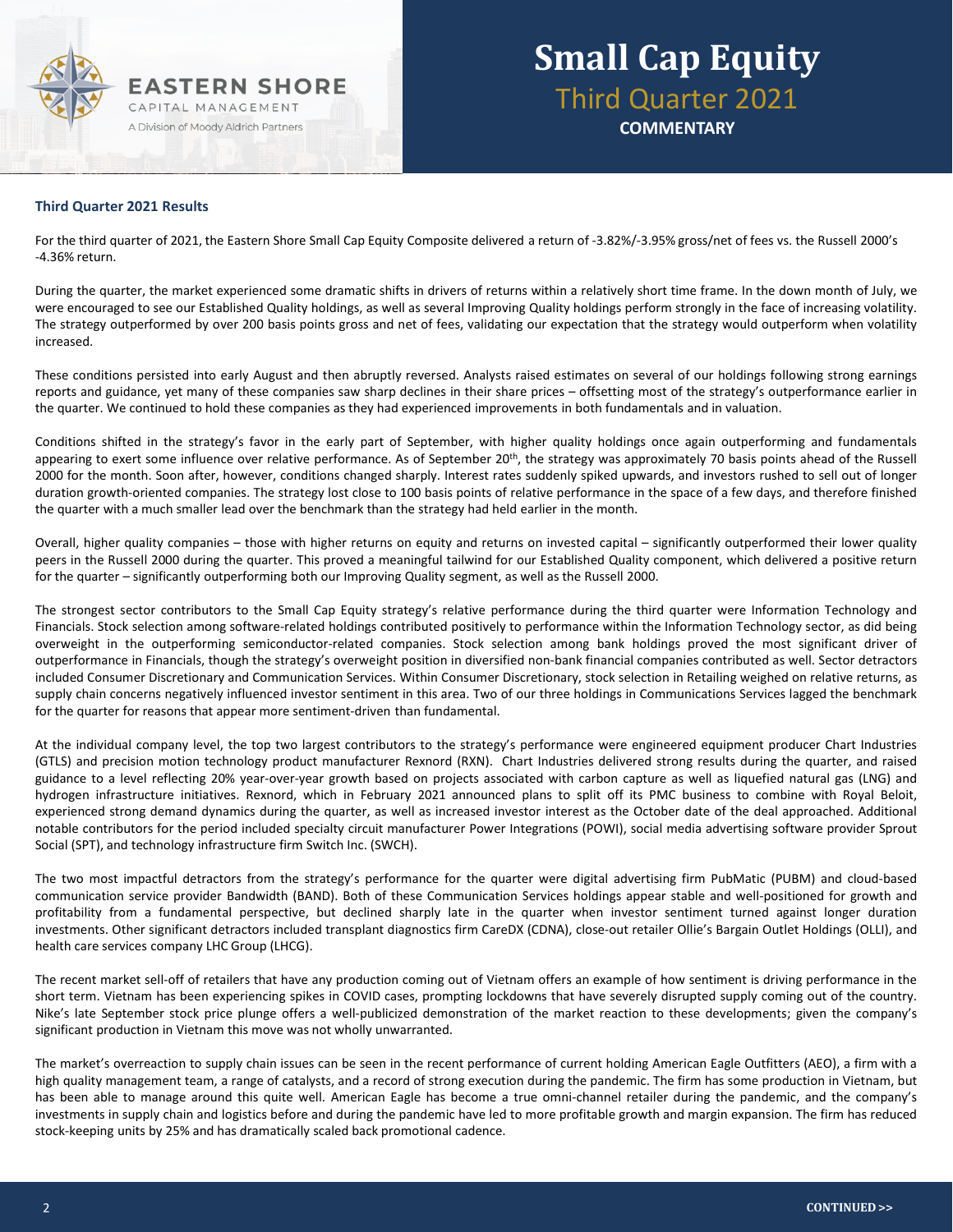

### **Small Cap Equity** Third Quarter 2021 **COMMENTARY**

Management has also been very disciplined in managing costs from a real estate perspective. American Eagle's rapidly growing concept Aerie has a visible path to \$2B in sales in the next few years. Management has raised the company's EBIT margin target from 10% to the low-mid teens, and the gross margin target to 40% vs. a five year average in the low 30s. The firm recently beat consensus earnings estimates by 9%, and had full year 2021 analyst estimates raised by 14% and 2022 estimates raised by 12%. The company has a very safe 2.6% current dividend yield and a cash flow yield of over 12%.

In spite of these positive developments, American Eagle's stock price has dropped nearly 30% in the last 13 weeks. It now trades for 10.3x its 2022 EPS estimates and 5.3x EV/EBITDA. We anticipate that the global supply chain issues will improve rather than worsen over the next six months, and are therefore more likely to add to our position in AEO than to part with it and lock in the losses from this sell-off.

Going forward, we anticipate that our long-term pattern of outperformance in down markets will continue. While it was disappointing to have given back some of our excess returns as market leadership shifted during the quarter, we have adhered to the process that has served the strategy well over the long term. We believe that it is well positioned for potential future volatility, and are confident that fundamentals will exert a stronger influence over performance in the quarters to come.

| Q3 2021 Top 5 Contributors <sup>†</sup> |               |      | Q3 2021 Top 5 Detractors <sup>†</sup>  |                                     |               |      |                                        |
|-----------------------------------------|---------------|------|----------------------------------------|-------------------------------------|---------------|------|----------------------------------------|
| <b>Security</b>                         | <b>Ticker</b> | (%)  | <b>Avg. Weight Contribution</b><br>(%) | <b>Security</b>                     | <b>Ticker</b> | (%)  | <b>Avg. Weight Contribution</b><br>(%) |
| Chart Industries, Inc.                  | <b>GTLS</b>   | 1.69 | 0.43                                   | PubMatic, Inc. Class A              | <b>PUBM</b>   | 1.63 | $-0.66$                                |
| <b>Rexnord Corporation</b>              | <b>RXN</b>    | 1.55 | 0.37                                   | Bandwidth Inc. Class A              | <b>BAND</b>   | 1.45 | $-0.58$                                |
| Power Integrations, Inc.                | <b>POWI</b>   | 1.94 | 0.36                                   | CareDx, Inc.                        | <b>CDNA</b>   | 1.18 | $-0.41$                                |
| Sprout Social Inc Class A               | <b>SPT</b>    | 1.00 | 0.34                                   | Ollie's Bargain Outlet Holdings Inc | OLLI          | 1.40 | $-0.37$                                |
| Switch, Inc. Class A                    | <b>SWCH</b>   | 1.55 | 0.33                                   | LHC Group, Inc.                     | <b>LHCG</b>   | 1.60 | $-0.34$                                |

*†The information provided in this report should not be considered a recommendation to purchase or sell any particular security. Please see additional disclosures at the end of this letter.*

#### **Outlook**

We are entering the fourth quarter with a strong conviction that the Small Cap Equity strategy is positioned to shine going forward. The extreme value/cyclical trade vs. long duration/growth scenario of the past few quarters is most likely approaching its end. We are starting to see fundamentals exert more influence over stocks, as the dominance of factors in the small cap space subsides.

The following four issues are areas of focus for our team as we enter the fourth quarter and look ahead to 2022:

- 1. COVID-19: Delta variant cases appear to have peaked globally, and we expect that global economies will be more open going forward increasing the likelihood that we could see global synchronized growth for the first time in several years sometime in 2022.
- 2. U.S. fiscal/monetary policy: We expect significant turnover of Fed Governors and possibly a new head of the Federal Reserve. This could have major implications for monetary policy and interest rates going forward. The fate of the two major infrastructure bills will likely be decided in the next few months; the outcome of these bills will have many implications for the U.S. economy and certain sectors.
- 3. Global supply chains/inflation: Our conversations with many shipping and logistics companies have led us to the conclusion that much uncertainty remains as to when supply chain issues are likely to be resolved. The situation will most likely get better gradually, but the timing and magnitude of real improvement remains uncertain. Persistent disruptions make it harder to gauge which inflation is transitory and what might be with us for longer. When speaking with companies, we aim to get specifics regarding present supply chain conditions, and more importantly, details on whether they have pricing power to offset inflation going forward. We are encouraged to see that demand remains resilient across the companies that we have recently spoken to.
- 4. Labor market/wage inflation: Labor shortages continue in many industries, leading to decreased productivity and wage inflation. The pandemic and expanded unemployment benefits appear to have exacerbated these issues, and we believe that over time more people will decide to re-enter the labor force.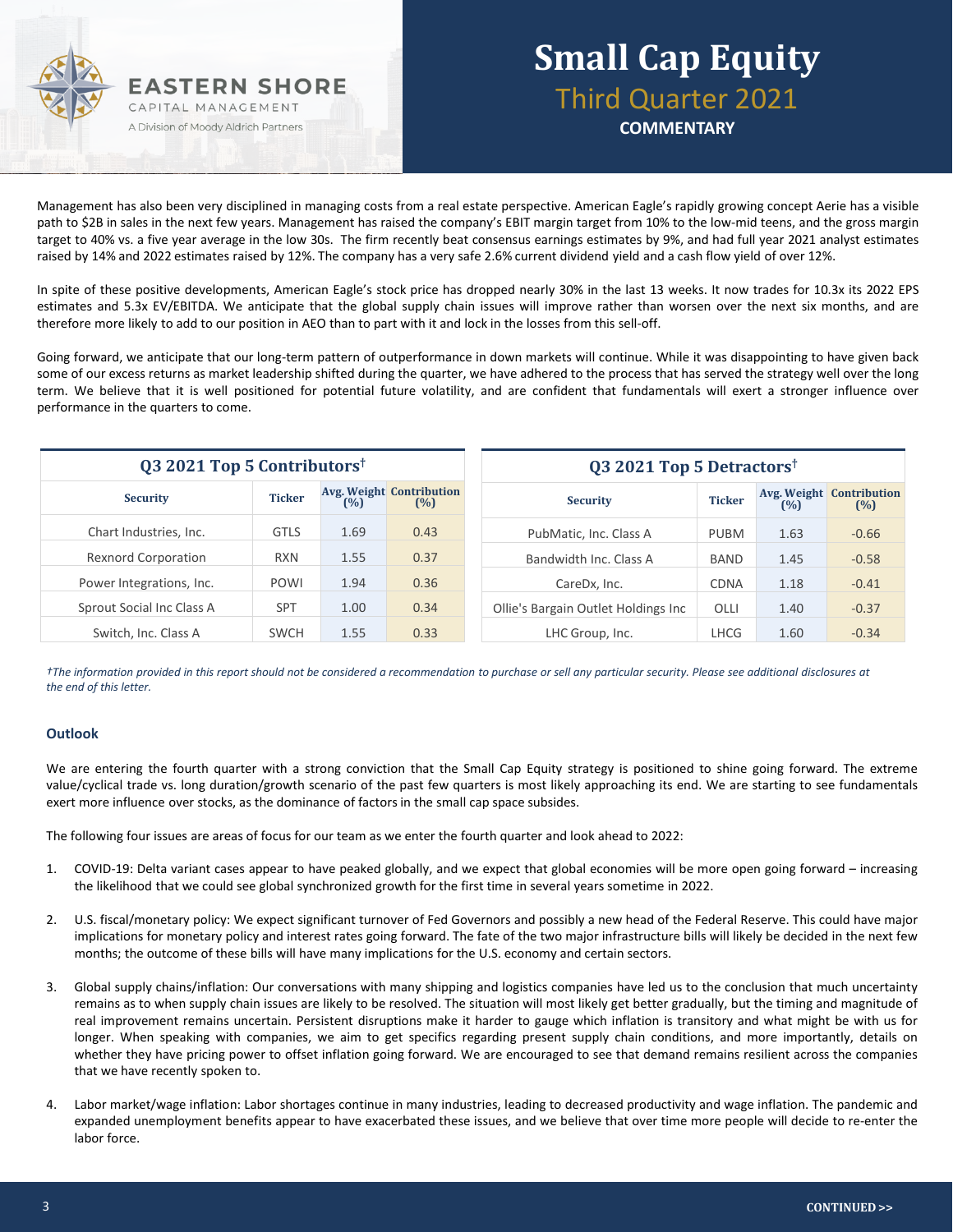

### **Small Cap Equity** Third Quarter 2021 **COMMENTARY**

We are monitoring these issues and incorporating them into our fundamental analysis as it pertains to each company in the portfolio. We are not macroeconomic forecasters, although we have ideas as to what the next few quarters might look like. We will never make significant bets on a specific view, as we recognize that economic scenarios are subject to a high degree of forecasting error even for experts. Overall we anticipate a more permanent global re-opening of the world in the first half of 2022, which will lead to solid U.S. and global GDP growth – most likely at a lower level than 2021. Inflation may be more persistent than the Fed originally expected, but should remain manageable for a large part of the economy. Supply chains will gradually loosen and we will see inventories in most industries start to approach more normal levels by late 2022. This should alleviate much of the inflation we are currently experiencing.

Over the past several quarters, investors have focused on growth vs. value dynamics and other top-down factors in positioning portfolios. The Russell 2000 Value Index has outperformed the Russell 2000 Growth by over 30 percentage points for the past year, and daily and weekly performance divergences between growth and value have been pronounced in recent months. Our process is indifferent in terms of style, as we look for high or improving quality characteristics among companies with durable business models, and aim to gain exposure to them at reasonable prices. We have never attempted to time which style might be in favor, as we instead focus on companies that have a history of allocating capital efficiently and have multi-year runways of steady and improving growth and profitability ahead of them. Many strong, stable businesses have lagged our benchmark in recent quarters despite very solid execution and reasonable guidance. These firms have done an excellent job controlling what is controllable. We are confident that these attributes will be more relevant to investors in the future, as they have been in the past. We believe that the strategy is advantageously positioned for the risks and opportunities ahead of us. Thank you for your support of Eastern Shore; we encourage you to reach out if you would like to discuss these topics further.



**Robert Barringer, CFA CIO, Partner, & Portfolio Manager**



**James O'Brien, CFA Partner & Portfolio Manager**



**Sarah Westwood, CFA, CMT Partner & Portfolio Manager**